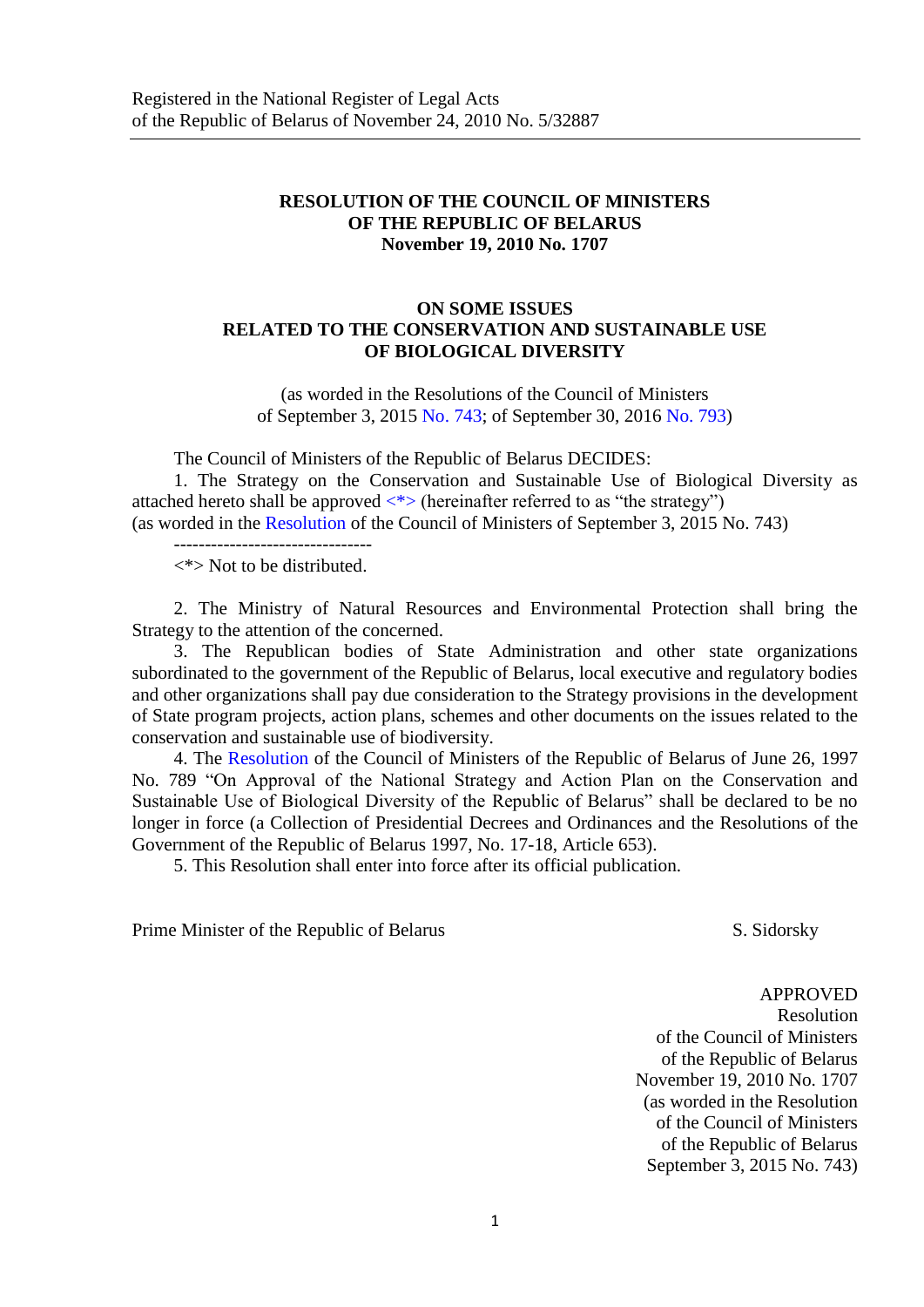# **STRATEGY ON THE CONSERVATION AND SUSTAINABLE USE OF BIOLOGICAL DIVERSITY**

(as worded in the Resolution of the Council of Ministers of September 30, 2016 No. 793)

# **CHAPTER 1 INTRODUCTION**

Among the main environmental challenges of our time, the loss of species and ecological systems diversity holds a special place. Now, the world is intensively transforming natural ecological systems and living organisms' species are disappearing. Natural ecological systems are completely changed on the fifth terrestrial part of the globe. The Red List of the World Conservation Union includes more than 17 000 species of rare and endangered wild animals and plants. About 21% of mammal species, 30% of amphibian species, 12% of bird species, 28% of reptile species, 37% of freshwater fish species, 35% of invertebrate species and 70% of wild plant species are in danger of extinction.

Further loss of biological diversity may lead to destabilization of biota, loss of biosphere integrity and its ability to maintain essential qualities of the environment indispensable to life. Conservation of living systems' diversity on Earth is a prerequisite for human survival and sustainable development of civilization since the functioning of natural ecological systems ensures the availability of clean air, drinking water and food.

To ensure the resolution of these global issues, the Convention on Biological Diversity was signed on 5 June 1992 in Rio de Janeiro, which aims to conserve biological diversity, the sustainable use of its components and the fair and equitable sharing of benefits arising from the utilization of genetic resources, including by providing the requisite access to genetic resources and the proper transfer of appropriate technologies taking into account all rights to such resources and technologies, as well as through proper funding.

By Resolution of the Supreme Soviet of the Republic of Belarus of June 10, 1993 "On Ratification of the Convention on Biological Diversity" (Vedamastsi of the Supreme Soviet of the Republic of Belarus, 1993, No. 27, Article 347), the Convention on Biological Diversity was ratified by the Republic of Belarus.

To implement the Provisions of this Convention, the Resolution of the Council of Ministers of the Republic of Belarus was adopted on June 26, 1997 No. 789 "On Approval of the National Strategy and Action Plan on the Conservation and Sustainable Use of Biological Diversity of the Republic of Belarus" (a Collection of Presidential Decrees and Ordinances and the Resolutions of the Government of the Republic of Belarus 1997, No. 17-18, Article 653).

An analysis related to the realization of these documents shows that the Republic of Belarus has made significant efforts to conserve and sustainably use biological diversity. In addition to that, it became necessary to develop this strategy taking into account the changes (global warming, invasion of alien species, and etc.), as well as the adoption at 10th Conference of the Parties to the Convention on Biological Diversity, which took place on 18-29 October 2010 in Nagoya (Aichi Prefecture, Japan), of the "Strategic Plan for the Conservation and Sustainable Use of Biodiversity for 2011-2020".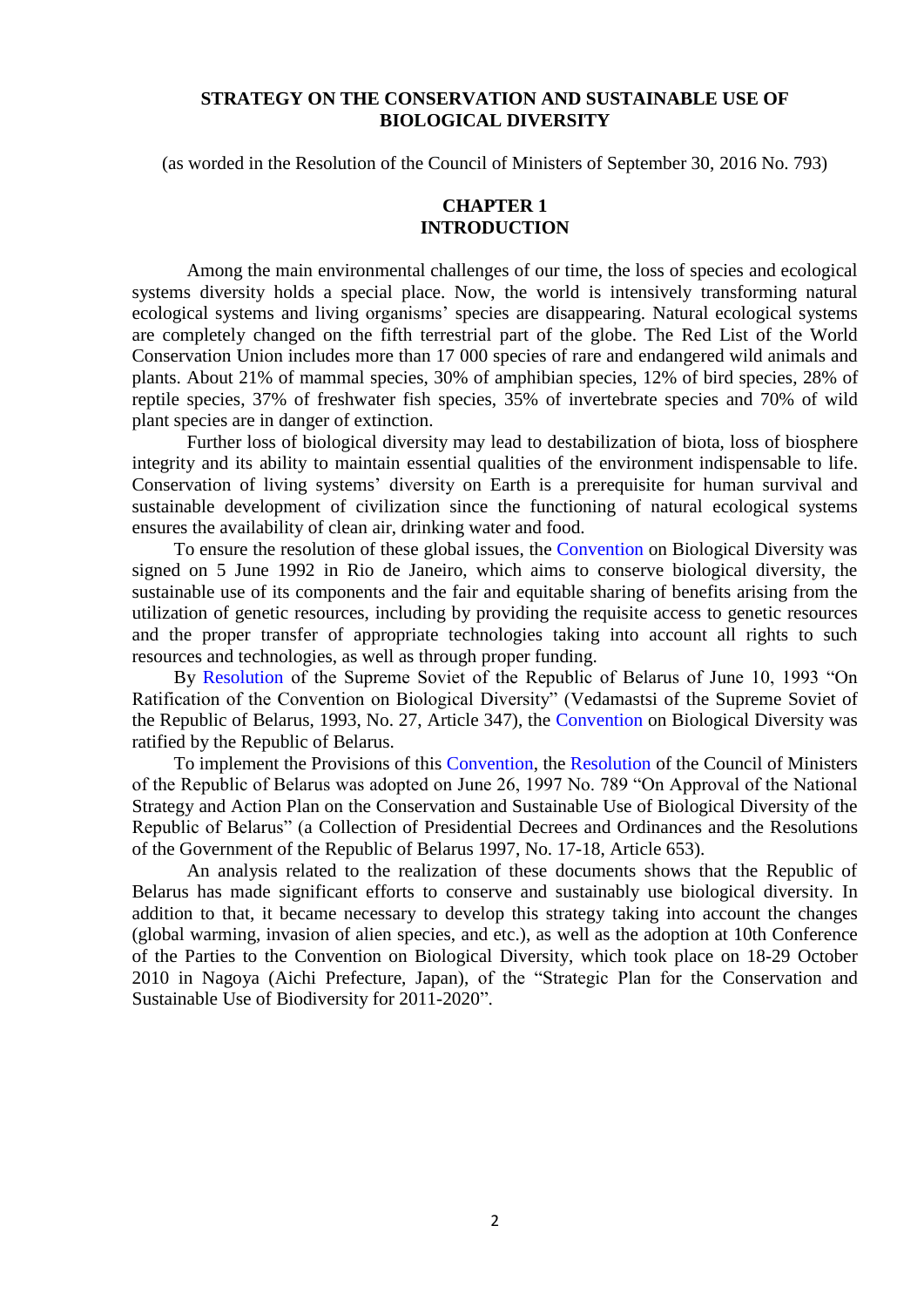#### **CHAPTER 2 CURRENT STATE OF BIOLOGICAL DIVERSITY IN THE REPUBLIC OF BELARUS**

Natural complexes and ecological systems of the Republic of Belarus occupy 11 417.1 thousand hectares or 55% of the country's territory (20 759.8 thousand hectares) and are represented by forests  $-8630.7$  thousand hectares (41.5%), shrubs  $-664.4$  thousand hectares  $(3.2\%)$ , meadows  $-794$  thousand hectares  $(3.8\%)$ , marshes  $-859$  thousand hectares  $(4.1\%)$  and water objects  $-469$  thousand hectares (2.2%).

The territory of the Republic of Belarus belongs to two geobotanical regions – Eurasian coniferous (taiga) and European broad-leaved.

Among ecological systems, broad-leaved, coniferous broad-leaved and black alder forests, wet or seasonally flooded meadows, bogs, lakes and ecological systems of river valleys and river beds are of extrinsic value for biological diversity.

About 14 thousand of species are known in the flora, including about 4.1 thousand of higher plants  $(1.4 \text{ thousand} - \text{native species})$ ,  $442 \text{ species of bryophytes}$ ,  $669 \text{ species of lichen}$ and more than 9 thousand species of lower plants (algae and fungi). Over the last century, about 50 native species of wild plants have disappeared in Belarus.

76 species belonging to 6 orders ‒ insectivorous (11 species), bats (19 species), carnivores (13 species), lagomorphs (2 species), rodents (25 species), and cloven-hoofed (6 species) represent the mammal fauna. 325 species of birds have been registered, among them at least 230 species nest in Belarus

The current state and trends of biological diversity changes in the Republic of Belarus are primarily determined by the dynamics of changes in the areas, in the condition and nature of the use of basic natural ecological systems. The process of territorial forest coverage growth continues. From 2006 to 2014, the forest area increased from 38% up to 39.3% of the country's territory. In view of the high stability of forest ecological systems and the increase of the territorial forest coverage, including the transition to environmentally oriented forms of forest management, the stability of forest ecological systems and associated biological diversity will predominantly remain. However, due to natural processes (forest diseases, drying) and deforestation of old-aged forests, there is a general decrease in the number of wild animals and plants inhabiting and growing in old-aged broad-leaved forests, including birds (the stock dove *Clintucha oenas*, the roller *Coracias garrulus*, the green woodpecker *Picatus viridis*), bryophytes (*Neckera pennata*, *Porella platyphylla*), lichens (*Calicium adspirum*, *Chaenotheca gracilenta* and etc.).

Because of the bog reclamation, over the last 40 years their area has significantly decreased and comprises 859,000 ha. In view of this, and also as a result of the continuous degradation of remaining bogs and floodplain meadows (bushing and reeding of open blogs), a large number of wild-growing helobious plants and helobious wild animals were included in the Red Book of the Republic of Belarus. The number of bird species threatened with global extinction continues to decrease (the aquatic warbler *Acrocephalus paludicola*, the spotted eagle *Aquila clanga*, the great snipe *Gallinago media*, the black-tailed godwit *Limosa limosa*, the European curlew *Numenius arquata*) being the state indicators of ecological systems of open blogs and floodplain meadows.

In recent decades, significant progress has been achieved in conservation of the European  $bison - a species under the threat of global extinction. With a view of its preservation, 10 free$ ranging micropopulations of more than 1200 animals have been raised in the Republic of Belarus.

In recent years, the trends in flora and fauna changes are largely determined by climatic factors as supported by the data on the northward expansion of the areas of wild plants' species, wild animals, birds, and invertebrates that are characteristic of steppe and forest-steppe zones.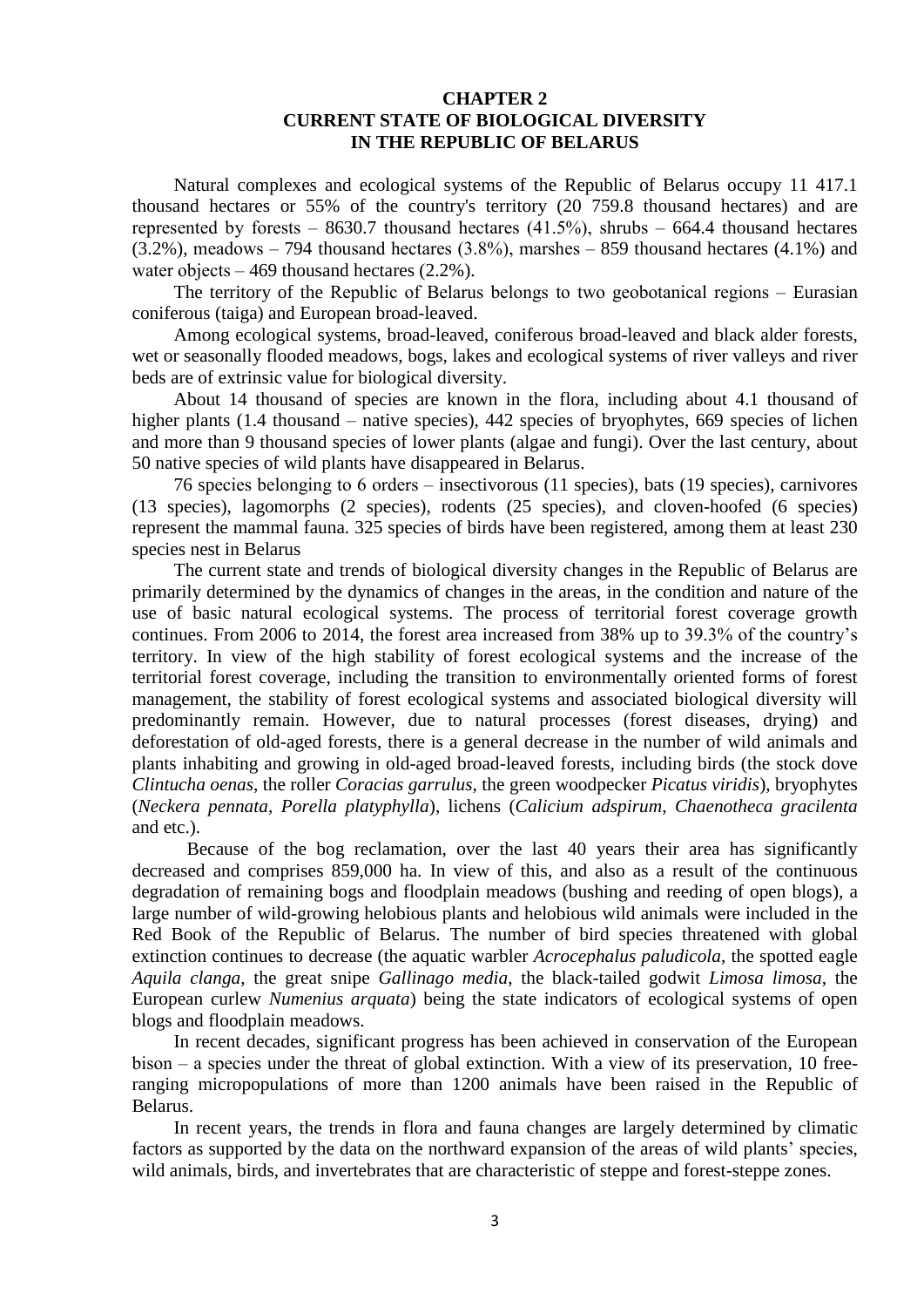# **CHAPTER 3 STATE ADMINISTRATION IN THE AREA OF CONSERVATION AND SUSTAINABLE USE OF BIOLOGICAL DIVERSITY**

With a view of conservation and sustainable use of biological diversity, the following laws of the Republic of Belarus were adopted: the Law "On the Environmental Protection" of November 26, 1992 (Vedamastsi of the Supreme Soviet of the Republic of Belarus, 1993, No. 1, Article 1; the National Register of Legal Acts of the Republic of Belarus, 2002, No. 85, 2/875); the Law "On Specially Protected Natural Areas" of October 20, 1994 (Vedamastsi of the Supreme Soviet of the Republic of Belarus, 1994, No. 35, Article 570; the National Register of Legal Acts of the Republic of Belarus, 2000, No. 52, 2/171); the Law "On the Plant World" of June 14, 2003 (the National Register of Legal Acts of the Republic of Belarus, 2003, No. 73, 2/954); the Law "On Safety in Genetic Engineering Activity" of January 9, 2006 (the National Register of Legal Acts of the Republic of Belarus, 2006, No. 9, 2/1193); the Law "On the Animal World" of July 10, 2007 (the National Register of Legal Acts of the Republic of Belarus, 2007, No. 172, 2/1354) and other normative legal acts.

The Republic of Belarus is a Party to a number of International Treaties related to conservation and sustainable use of biological diversity, including:

The Convention on Biological Diversity signed in Rio de Janeiro on 5 June 1992 (the Resolution of the Supreme Soviet of the Republic of Belarus of June 10, 1993 "On Ratification of the Convention on Biological Diversity" (Vedamastsi of the Supreme Soviet of the Republic of Belarus, 1993, No. 27, Article 347);

The Cartagena Protocol on Biosafety to the Convention on Biological Diversity (the Law of the Republic of Belarus "On Accession of the Republic of Belarus to the Cartagena Protocol on Biosafety to the Convention on Biological Diversity" of May 6, 2002 (the National Register of Legal Acts of the Republic of Belarus, 2002, No. 53-54, 2/846);

The Nagoya Protocol on Access to Genetic Resources and the Fair and Equitable Sharing of Benefits Arising from Their Utilization to the Convention on Biological Diversity (the Decree of the President of the Republic of Belarus of May 22, 2014 No. 235 "On Accession of the Republic of Belarus to the International Treaty" (the National Legal Internet portal of the Republic of Belarus of May 27, 2014, 1/15028).

The Convention on International Trade in Endangered Species of Wild Fauna and Flora (the Resolution of the Supreme Soviet of the Republic of Belarus of December 20, 1994 "On Accession of the Republic of Belarus to the Convention on International Trade in Endangered Species of Wild Fauna and Flora" (Vedamastsi of the Supreme Soviet of the Republic of Belarus, 1995, No. 24-25, Article 339);

The Convention on the Wetlands of International Importance Especially as Waterfowl Habitat (The Decree of the President of the Republic of Belarus of May 25, 1999 No. 292 "On Succession of the Republic of Belarus in respect of the Convention on the Wetlands of International Importance Especially as Waterfowl Habitat" (the National Register of Legal Acts of the Republic of Belarus, 1999, No. 41, 1/377);

The Convention on the Conservation of Migratory Species of Wild Animals (the Decree of the President of the Republic of Belarus of March 12, 2003 No. 102 "On Accession of the Republic of Belarus to the Convention on the Conservation of Migratory Species of Wild Animals" (the National Register of Legal Acts of the Republic of Belarus of 2003, No. 32, 1/4443);

The Convention on the Conservation of European Wildlife and Natural Habitats (the Decree of the President of the Republic of Belarus of February 7, 2013 No. 70 "On Accession of the Republic of Belarus to the Convention on the Conservation of European Wildlife and Natural Habitats" (the National Legal Internet portal of the Republic of Belarus of February 9, 2013, 1/14069).

Established by the Decree of the President of the Republic of Belarus of July 21, 2015 No.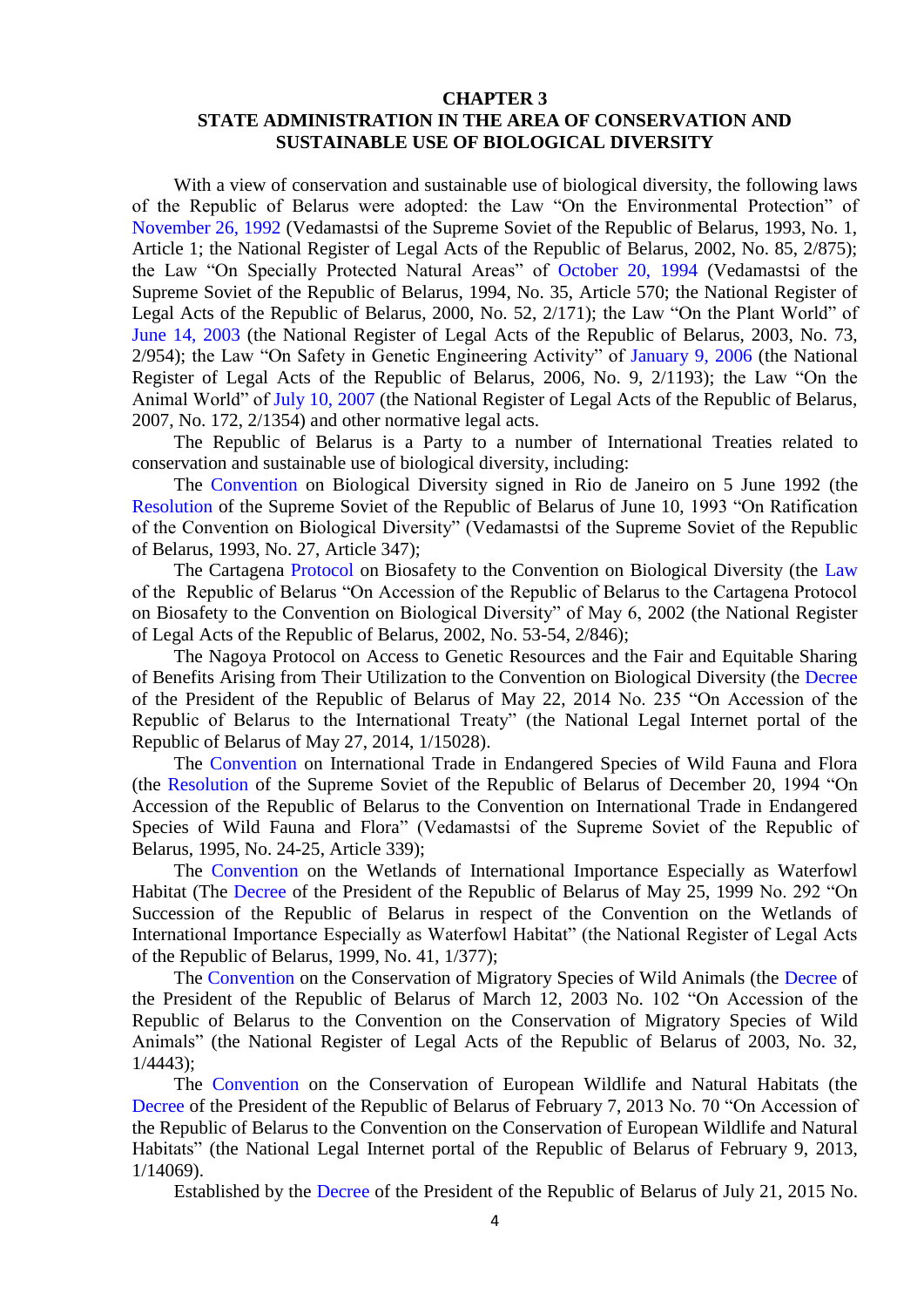333 "On Accession of the Republic of Belarus to the International Treaty" (the National Legal Internet portal of the Republic of Belarus of July 24, 2015, 1/15946), starting from 1 January 2016, the Republic of Belarus shall accede to the Agreement on the Conservation of African-Eurasian Waterbirds signed in Hague on 16 June 1995.

Both the strategy to implement the Convention on Wetlands of International Importance especially as Waterfowl Habitat approved by the Resolution of the Council of Ministers of the Republic of Belarus of February 10, 2009 No. 177 (the National Register of Legal Acts of the Republic of Belarus 2009, No. 44, 5/29297) and the National Strategy for the Development of the Specially Protected Natural Areas System until 1 January 2030 approved by the Resolution of the Council of Ministers of the Republic of Belarus of July 2, 2014 No. 649 "On the Development of the Specially Protected Natural Areas System" (the National Legal Internet portal of the Republic of Belarus of July 11, 2014, 5/39101) and the National Action Plan for the Prevention of Land Degradation (including soils) for 2016-2020 approved by the Resolution of the Council of Ministers of the Republic of Belarus of April 29, 2015 No. 361 "On Some Issues related to the Prevention of Land Degradation (including soils)" (the National Legal Internet portal of the Republic of Belarus of May 6, 2015, 5/40478) are being realized.

Both the Concept of the Hunting Sector Development in the Republic of Belarus approved by the Resolution of the Council of Ministers of the Republic of Belarus of October 31, 2014 No. 1029 (the National Legal Internet portal of the Republic of Belarus of November 6, 2014,

5/39652) and the Concept of the Fishing Sector Development in the Republic of Belarus approved by the Resolution of the Council of Ministers of the Republic of Belarus of June 2, 2015 No. 459 (the National Legal Internet portal of the Republic of Belarus of June 6, 2015, 5/40616) are being realized.

The conservation of biological diversity in the Republic of Belarus and its sustainable use is one of the priority directions of the State environmental policy and shall be implemented through different mechanisms, including:

maintaining the Red Book of the Republic of Belarus on rare and endangered species of wild animals and plants. Now, this includes 202 species of wild animals and 303 species of wild plants;

ensure functioning and development of the specially protected natural areas system of the Republic of Belarus;

 identification of natural areas subject to special protection (resort zones, water protection zones, riversides and waterbody strips; conservational, recreational, and protective forests; typical and rare natural landscapes and biotopes, high bogs, bogs – sources of watercourses, habitats of wild animals and plants belonging to the species included in the Red Book of the Republic of Belarus, natural areas of importance for reproduction, feeding, wintering and/or migration of wild animals; other areas with the established regime for special protection and use). The total area of such natural areas is about 13% of the country's territory;

(as worded in the Resolution of the Council of Ministers of September 30, 2016 No. 793)

state regulation of flora and fauna objects' use with regard to weapons, methods, terms, and removal of such objects;

carrying out of state environmental expertise and environmental impact assessment during the implementation of projects related to economic and other activities negatively affecting biological diversity;

compensatory measures (compensatory payments) during the implementation of projects related to economic and other activities negatively affecting biological diversity;

control over settlement on lands of new wild animal and plant species, including measures to combat invasive alien species (the Centre for Invasive Species of Animals and Plants was established at the National Academy of Sciences of Belarus);

maintaining the Animal and Plant World Cadastre and other cadasters related to the conservation and sustainable use of biological diversity;

animal and plant world monitoring, integrated ecological systems' monitoring in specially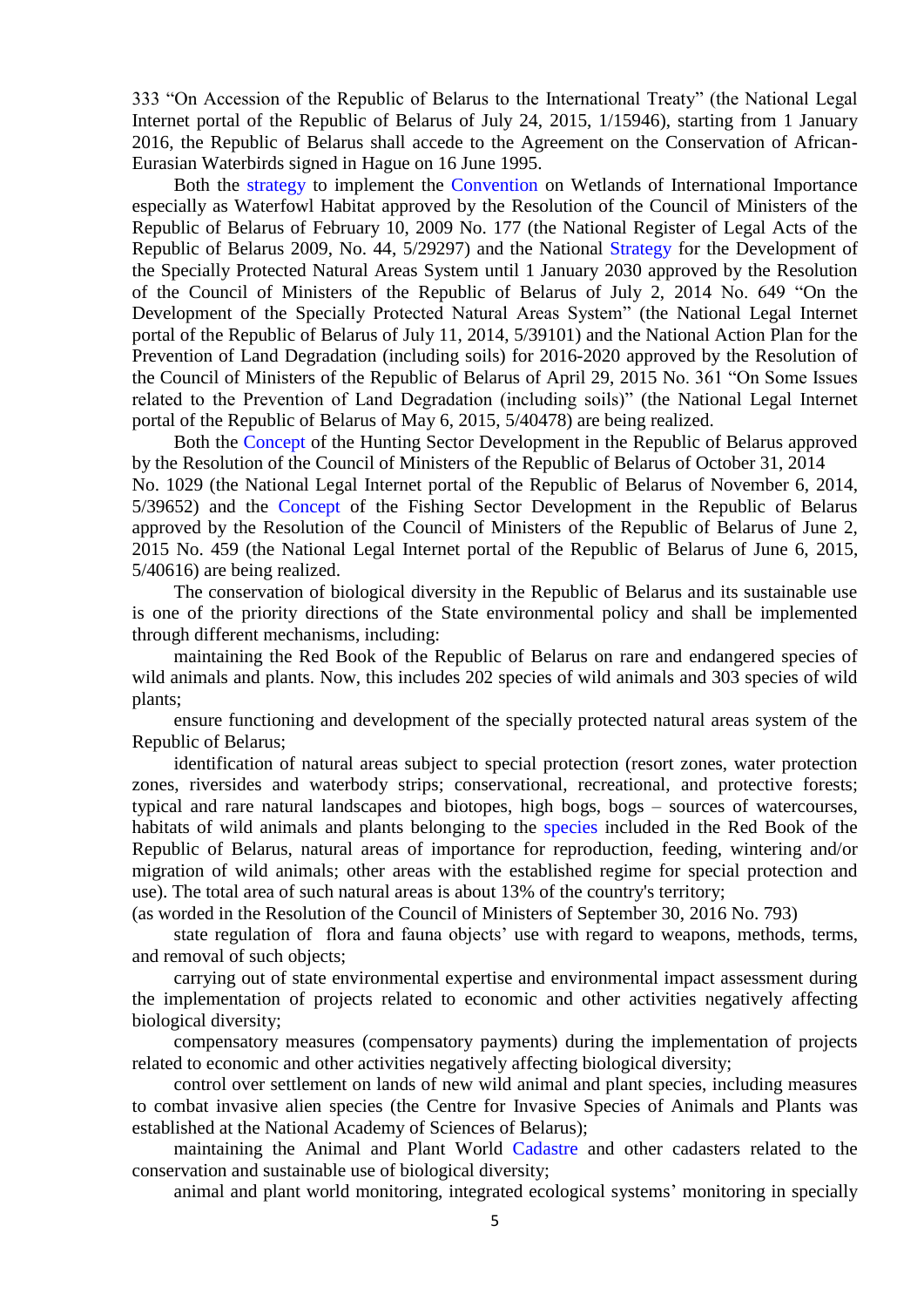protected natural areas;

other mechanisms in accordance with the legislation of the Republic of Belarus.

Realization of the state policy related to the conservation of biological and landscape diversity shall be ensured by the Ministry of Natural Resources and Environmental Protection, other Republican bodies of State administration, local executive and administrative bodies and other organizations. The Ministry of Natural Resources and Environmental Protection shall coordinate the activities of State bodies and other organizations in this area. Scientific support to conservation of biological and landscape diversity shall be carried out by the National Academy of Sciences of Belarus.

#### **CHAPTER 4**

# **KEY ISSUES RELATED TO THE CONSERVATION AND SUATAINABLE USE OF BIOLOGICAL DIVERSITY IN THE REPUBLIC OF BELARUS**

Despite the achieved results related to the conservation and sustainable use of biological diversity, the impact of negative factors on natural ecological systems and populations of wild animal and plant species of the Republic of Belarus continues.

One of the main factors of natural origin is climate change that leads to aggravation of competition between native and alien species of wild animals and plants, the formation of conditions favorable for the development of diseases and pests. Affected by global climate change, the Republic of Belarus faces a decrease in the areas of boreal species of wild plants and animals, the appearance of a number of new species typical for steppe and forest-steppe zones, a decrease in the number of populations of certain species of wild plants and animals of floodplain, coastal and wetland ecological systems.

The factors of anthropogenic origin that pose the major threat are as follows:

change in the current system of land use, an increase in agricultural load, the formation of large areas of monocultures;

cultivation of tilled crops on peat soils, mowing of natural meadows breaking the rules established taking into account the conservation of wild animals and plants;

colonization of open natural meadows, lowland and upland bogs by tree and shrubbery vegetation as a result of changes in traditional land use, violations of the hydrological regime, climate change;

degradation of natural ecological systems, including wetlands, as a result of their contamination by diffuse sewage from agricultural fields and insufficiently purified sewage;

fragmentation, disturbance and degradation of natural habitats as a result of bog reclamation, a high degree of certain areas' urbanization and the intensive development of the transport communications system and hydropower;

degradation of natural ecological systems (rivers, lakes, bogs and forests) resulting from the disturbance of the natural hydrological regime in connection with the impact of adjacent drained territories, drainage melioration and hydrotechnical construction on them;

degradation of fish breeding grounds (scrubbing and reading of shallow waters, variation in water quality) as a result of eutrophication of water bodies and water courses, changes in their hydrological regime, as well as cessation of haymaking and cattle grazing in flood meadows;

reduction in the area of complex forest planting, including broad-leaved forests, their replacement with monodominant forest cultures;

extended expansion of invasive alien species of wild animals and plants, replacement of native species by them, associated degradation and transformation of ecological systems;

domination of clear fellings in the main felling system;

forest and peat fires;

increase in anthropogenic load, industrial, civil and transport construction.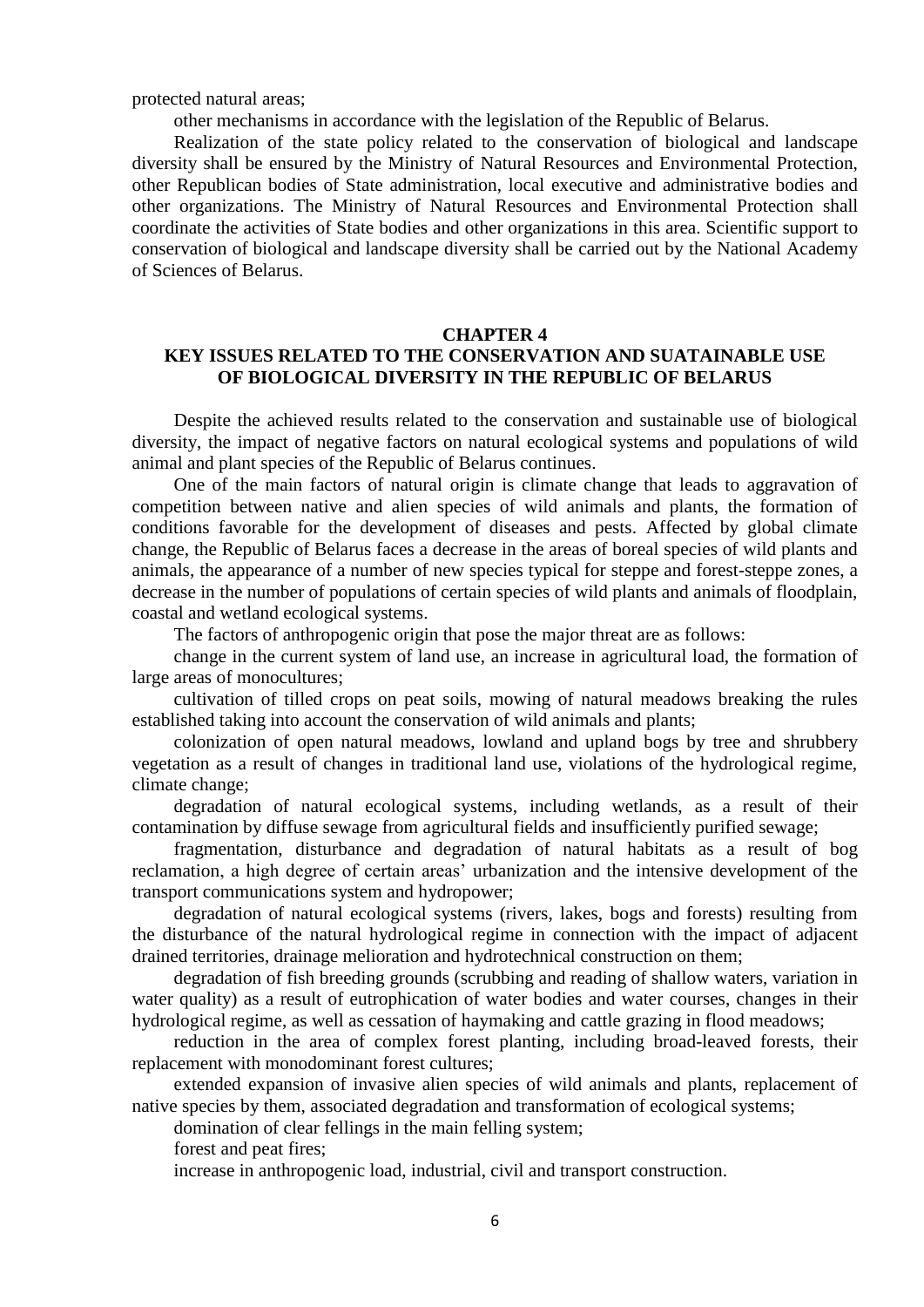#### **CHAPTER 5 OBJECTIVES AND TARGETS OF THE PRESENT STRATEGY**

The strategy objectives are as follows:

prevent the depletion in the numbers of species of wild animals and plants, areas of their habitat and growth and their biological and genetic diversity, ecological systems, natural landscapes and biotopes, restoration of rare and endangered species of wild animals and plants, their populations and genetic diversity and maintaining them in volumes that ensure the sustainable existence of these populations;

use biological diversity in such a way and in such a manner that will not lead in the longterm to its depletion and will enable to preserve the ability to meet economic, aesthetic and other needs of present and future generations;

support self-sustaining capabilities of the biosphere, ensure regional and global ecological balance in the context of possible climate change.

The above objectives are to be achieved through the integrated implementation of the following tasks in line with the targets for the conservation and sustainable use of biodiversity adopted at 10th Conference of the Parties to the Convention on Biological Diversity held in Nagoya, Aichi Prefecture, Japan on 18-29 October 2010 (hereinafter referred to as "Aichi targets"):

**Target 1** (corresponds to Aichi target 1): to raise the information level of state bodies and other organizations, including NGOs, and the public about the status and significance of biological diversity, the measures that should be taken to preserve it and use it sustainably;

**Target 2** (corresponds to Aichi target 2): to develop and use methodologies for monetary evaluation of biological diversity and ecosystem services in the elaboration of draft concepts, forecasts, programs, schemes for sectoral development, the implementation of which is related to and (or) may affect the use of biological diversity;

**Target 3** (corresponds to Aichi targets 6 and 7): to ensure sustainable use of animal world resources, including the fish stock and game resources;

**Target 4** (corresponds to Aichi targets 5 and 7): to ensure the stable functioning of forest ecological systems, conservation of biological and genetic diversity of forests and forest landscapes, taking into account the increasing anthropogenic impact, the effects of climate change, sustainable use of forest resources, strengthening the role of forests in preserving the biosphere;

**Target 5** (corresponds to Aichi target 7): to ensure sustainable management of agriculture, optimize the structure of cultivated areas including the expansion of perennial grass areas up to 1 million hectares, organic farming, and rational use of peat soils;

**Target 6** (corresponds to Aichi target 8): to ensure the elaboration of management plans for the Dnieper, Zapadnaya Dvina, Zapadny Bug, Neman, Pripyat river basins; the implementation of measures to reduce surface water contamination by 30% as a result of nutrient discharges from point and diffuse sources;

**Target 7** (corresponds to Aichi target 9): to minimize the negative impact of invasive alien species of wild animals and plants on the populations' state of native species and ecological systems; to improve mechanisms to prevent the invasion of new alien species of wild animals and wild plants and to reduce their environmental damage;

**Target 8** (corresponds to Aichi target 11): to ensure protection and sustainable use of natural systems and ecological systems close to the natural state – the major ones for preserving the landscape and biological diversity (in the area of at least 22% of the country's territory) by optimizing the system of specially protected natural areas (at least 8.8% of the country's territory) and natural areas subject to special protection (at least 13.2% of the country's territory);

**Target 9** (corresponds to Aichi target 12): to ensure the protection of species of wild animals and plants included in the Red Book of the Republic of Belarus, the stabilization and an